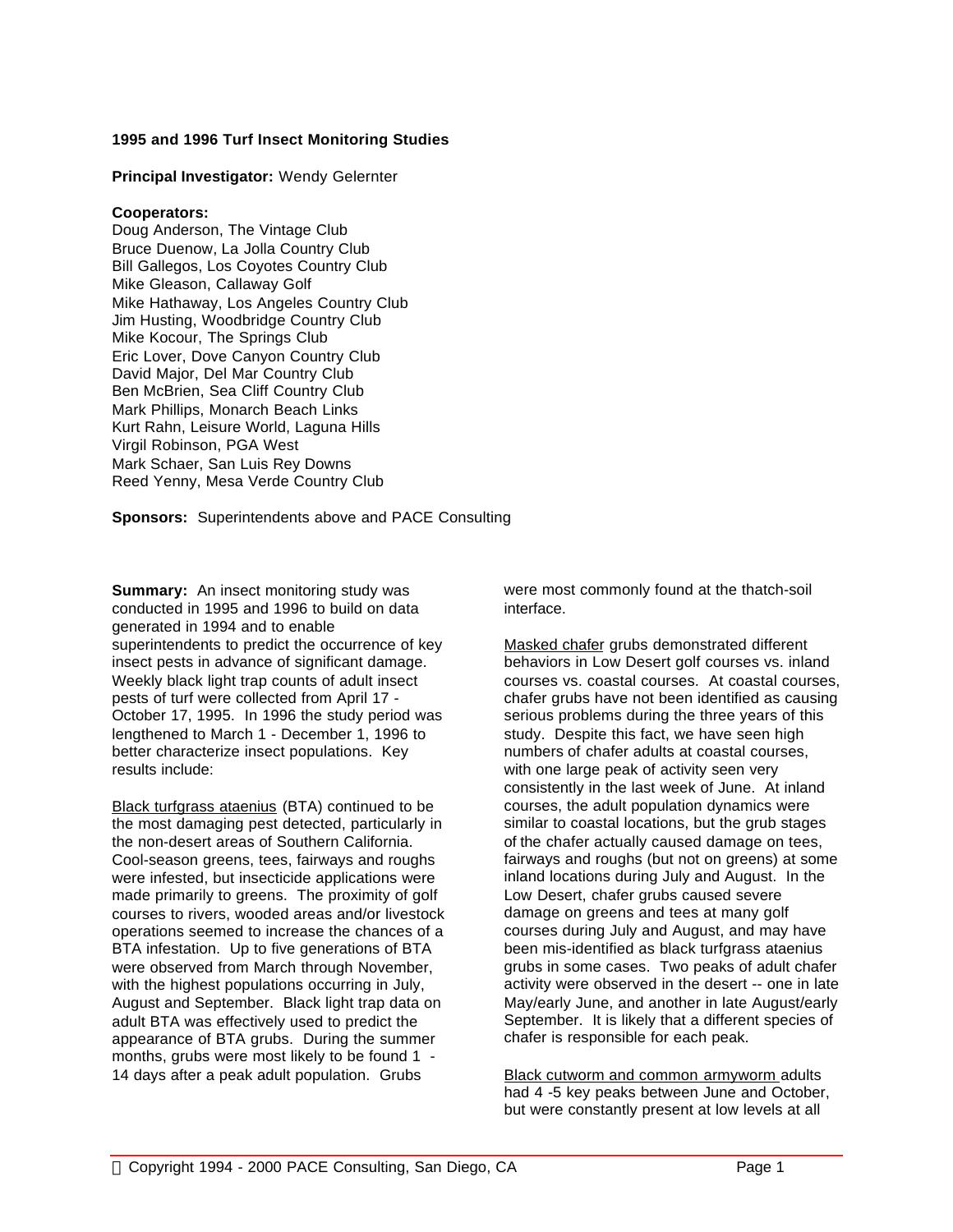other times. The highest populations occurred in June and in October, with several superintendents reporting the season's worst worm infestations as late as November. Larval infestations were worst 2 weeks after adult moth peaks. Damage was worst following aerification. 1996 populations were substantially lower than 1995 populations at almost all test locations.

Overall damage from insects was worst in July, August and September when turf is most stressed and therefore least likely to resist feeding.

Monitoring programs for BTA, chafers, cutworms and armyworms were developed to help avoid serious insect damage, and are described below.

**Background:** The turf insect monitoring study was first conducted in 1994, and among its conclusions was that the populations models currently available for predicting BTA and cutworm development were not useful in our sub-tropical climate, where air temperatures rarely dip below 32° F. As a result, the reliance on black light traps to predict the occurrence of insect populations and to effectively time management practices is even higher. The objective of the 1995 and 1996 turf insect monitoring studies was to continue to determine timing and occurrence of key turf insect pests including cutworms, armyworms and BTA, to develop better monitoring techniques for these pests and to more effectively time management practices.

**Materials and Methods:** In 1995, the first samples were shipped to PACE on April 17, 1995 and last samples shipped on October 17, 1995. In 1996, the first samples were shipped on March 1, 1996 and the last samples on December 1, 1996. Black light traps ( Bioquip [Gardena, CA] Model 2851 A) with 22 watt black lights (Bioquip Model 2851 L) and with 120 volt AC photoelectric switches (Bioquip Model 2833A) were installed by each cooperator at a convenient site with electrical power (usually from irrigation control box or weather station) and within clear eye-shot of the turfgrass area under study. A 2-inch section of Vapona pest strip was placed in each bucket. The strip was changed monthly or sooner if live insects were found in the trap.

Insects were collected from traps by golf course personnel each Monday or Tuesday and were placed in mailing envelopes which were in turn placed in cardboard boxes for shipment to PACE Consulting. Weekly reports identifying the presence and abundance of the pest insects in Table 1 were provided to each cooperator via FAX by PACE Consulting.

At 3 courses in 1995 and 4 courses in 1996, incomplete data sets were generated due to vandalism or malfunctioning of insect light traps. Pest insects detected in the studies are listed in Table 1 and non-pest insects detected are listed in Table 2.

## **Results and Discussion:**

# **BLACK TURFGRASS ATAENIUS**:

The black turfgrass ataenius (BTA), *Ataenius spretulus,* was the most damaging and most difficult to control insect detected, particularly on stressed cool season turf (bentgrass, ryegrass, bluegrass and mixtures). Although adult BTA populations were highest in the Low Desert, infestations from BTA grubs were more common at coastal and inland courses. Exactly where BTA grub populations are located in the Desert is at this point unknown, but it is likely that they are developing on Bermudagrass fairways and roughs or in non-turfgrass areas, without causing any visible damage.

BTA Appearance: The white to gray, "C" shaped grubs are difficult to detect due to their small size (1/10" - 1/3" long) and their occurrence underneath the turf at the thatch/soil interface. To distinguish BTA grubs from other grubs, you must use a 10X hand lens to examine the **raster,** which is the underside of the grub's hind segment. BTA grubs are unique in having two pad like structures at the end of the raster, while other grubs (June beetles, chafers, etc) do not.

The adult BTA is a small (1/5" long) black beetle with longitudinal ridges on its wings. The adult causes no damage to turf, but is the most commonly encountered stage due to its habit of walking across greens and tees during the daytime, and flying short distances, particularly around lights, during warm summer evenings.

BTA Damage: The presence of BTA caused two types of damage. The first resulted from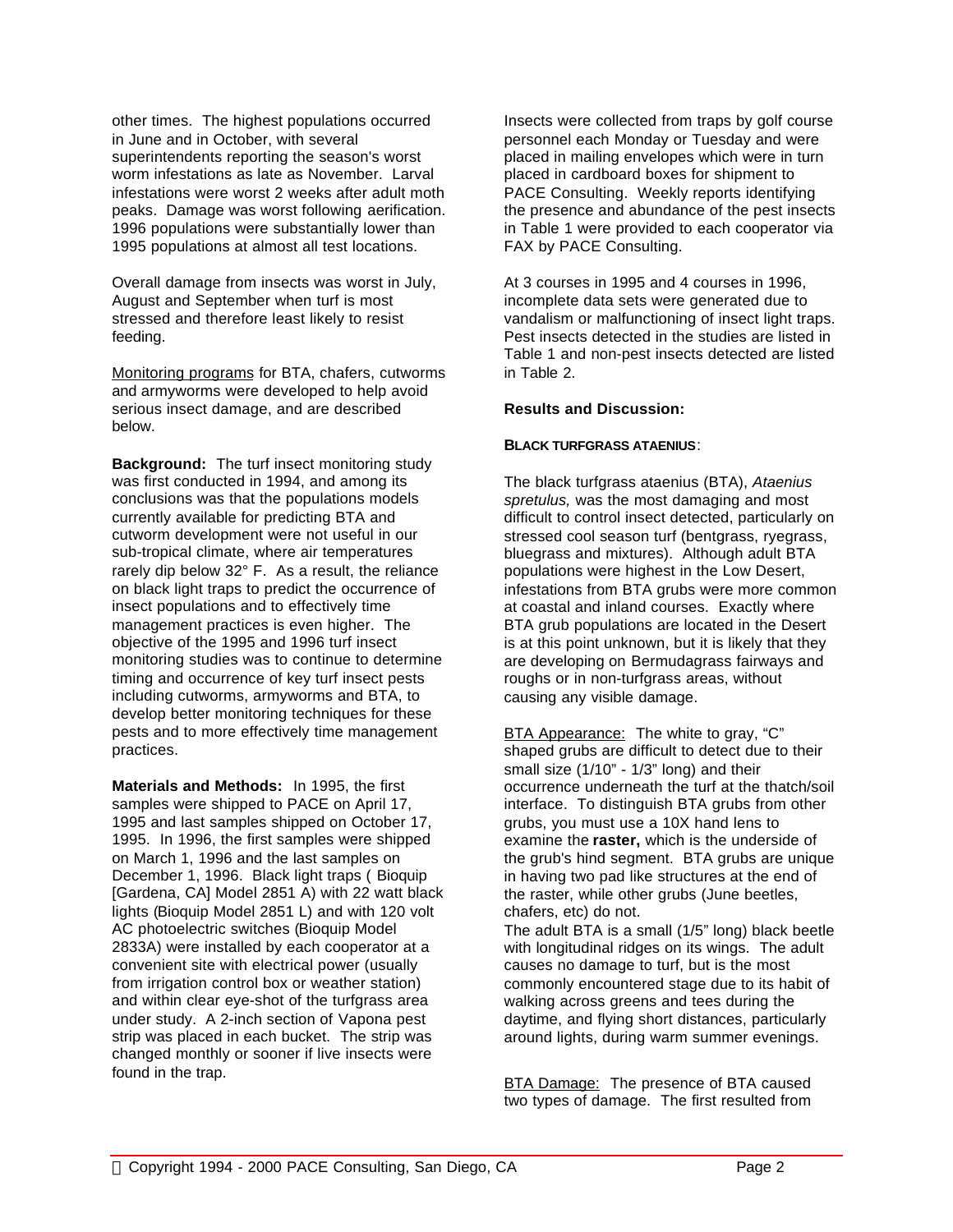presence of the BTA adult beetle, a small black beetle which is frequently found walking on the surface of turf. Although this beetle does not cause any direct damage to turf by feeding, birds such as crows and starlings find the beetles very attractive. As a result, birds often cause damage to turf in their search for BTA adults to feed upon. The second type of damage caused by the BTA is through the feeding of the small white BTA grubs on the roots of turfgrass. These immature stages of the BTA live their entire existence underground, usually feeding at the thatch-soil interface (in fact, the commonly held belief that BTA grubs migrate downwards when soil temperatures are hot did not appear to hold up; we found grubs present 1/2" below the soil surface even when soil temperatures exceeded 100°F). In the early stages of infestation, BTA grub feeding results in small, irregularly shaped yellowing or browning patches of thinning or wilted turf that looks similar to symptoms of root diseases such as summer patch. As the infestation progresses, large areas of turf become yellow to brown, and are easily scalped during mowing.

Although present on Bermudagrass, BTA grubs rarely cause damage there due to the fibrous and deep root system which can withstand significant feeding damage. Cool season turf, with it's shorter and less extensive root system (especially in the summer) is more susceptible to root feeding by grubs. Sparse populations of BTA grubs rarely cause damage and are in fact rarely detected. However, the presence of BTA grubs in 50% or more of the soil samples taken (as described below) should trigger treatment in most cases.

BTA Life cycle: Adult trap count data indicated that at least 3, and up to 5 generations of BTA adults occur in California from March through November. This is in contrast to the 1 - 2 generations recorded for BTA in the eastern U.S., where it has been most widely studied. Although significant numbers of BTA adults were captured at almost all golf courses, their presence did not necessarily always result in serious grub infestations. This is because grubs may be developing on fairways, roughs or even in non-turfgrass areas where their impact is not significant.

BTA Risk Factors: BTA populations appeared to be worst in areas characterized by one or more of the factors below. When monitoring for BTA,

use these risk factors to locate areas where BTA are most likely to occur.

#### **Turf Risk Factors for the BTA**

- 1. Wet spots (particularly where black layer occurs) in low areas, near sprinkler heads, or in poorly draining soil
- 2. Stressed turf/short roots due to:
- prolonged periods of high temperature
- high soil salinity
- heavy traffic, particularly around collars
- low mowing height
- 3. Cool season turf varieties, particularly bentgrass and bluegrass
- 4. Golf courses near river bottoms and/or livestock operations
- 5. Signs of bird damage
- 6. Presence of adult BTAs on greens or in black light traps
- 7. Areas previously infested with BTA grubs

Monitoring for BTA: Monitoring for BTA grubs is problematic because it involves sampling underneath the turf where grubs feed. As a result, some damage to turf cannot be avoided. Most textbooks recommend the use of cup cutter samples (2 -3 locations per green), but this is highly destructive to turf. We have developed a somewhat less destructive method which is illustrated below. However, stressed turf on greens will still show some signs of damage following use of this method as well.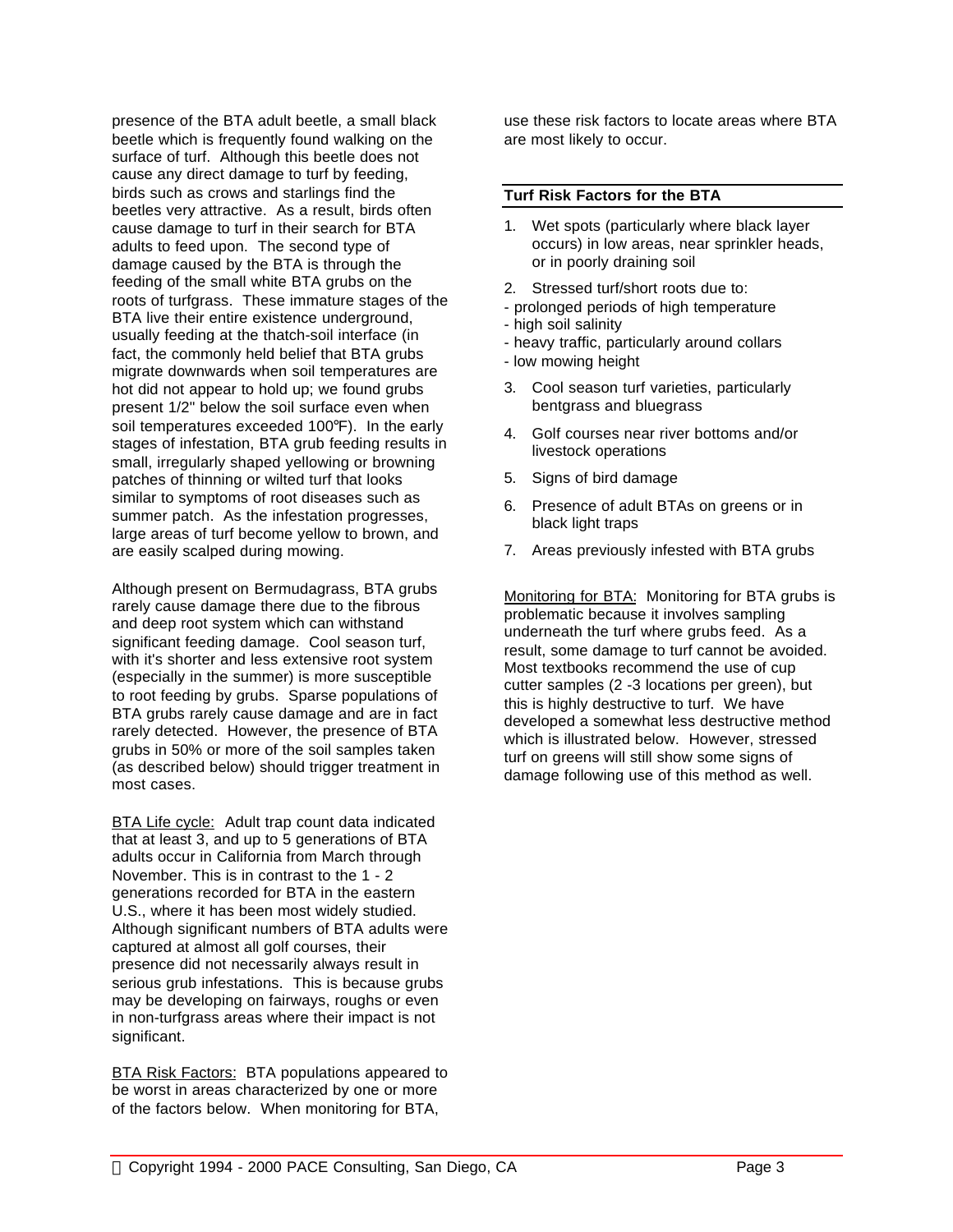*Sampling for black turfgrass ataenius grubs: Using a knife, make a six inch long straight line through the damaged turf, cutting deeply enough to go just beyond the thatch. Cut perpendicular lines about 4 inches long to form a "T" at either end (diagram on left). Peel back the turf as illustrated below, and examine soil for grubs.*



To minimize damage from sampling while still insuring that BTA infestations are detected BEFORE they cause damage, the following monitoring program is recommended:

- beginning in May, sample for grubs in 2 3 locations per green or fairway every 2 - 3 weeks using the method illustrated above.
- to narrow down the number of areas that need to be sampled, concentrate sampling efforts in the high risk areas identified above, as well as in areas that show signs of BTA feeding damage.
- consider treatment when grubs are found in 50% of samples taken or when signs of BTA feeding damage are seen
- continue monitoring through September

Control of BTA: **The target of BTA control measures should be the grub, or larval stage of this insect.** Although there are several effective products for control of adult BTA, the problem is rarely solved by insecticide applications targeted against adults. This is because there are large reservoirs of adult BTAs from fairways, roughs and non-turf areas around your course, and it is impossible to kill them all. In addition, because BTA adults have been found in several cases where grub infestations

never developed, targeting the adult could result in unnecessary insecticide applications.

Products labeled for control of BTA larvae include **trichlorfon (e.g. Dylox or Proxol)** and **imidacloprid (Merit)**. In PTRI tests conducted in 1995 and 1996, these products showed good to excellent results against BTA larvae. All products should be watered in with at least 1/10" water.

# **MASKED CHAFERS:**

High numbers of masked chafer adults were observed at almost all courses. The predominant species was the Pasadena masked chafer, *Cyclocephala pasadenae.* In most cases, a single peak of adults was observed very consistently each year in late June and early July. However, in the Low Desert, two peaks of adult activity were observed -- one in late May/early June, and another in late August/early September. It is likely that a different species of chafer was responsible for each peak.

Masked chafer appearance: The large (1 - 1<sup>1</sup>/2 inches long) white, "C" shaped larvae (grubs) of these beetles are readily identifiable once they have reached their full size, but when newly hatched they are indistinguishable from BTA grubs, other than by examination of the raster (see above). Adult masked chafers are heavybodied beetles that are light brown in color, and about 1 inch long.

Masked chafer damage: Damage is caused exclusively by the immature, or grub stage of the masked chafer which feeds on turf roots. Grub feeding results in characteristic patterns of large (1 square foot or more) areas of dead and dying turf, with long, fingerlike areas of damaged turf radiating out from the center. The adults do not cause any damage to turf. In the Low Desert, grub damage was observed on cool-season and warm-season greens in July and August, while in the inland areas, grub damage was observed only on tees, fairways and roughs, also in July and August. Although high numbers of chafer adults occurred at coastal courses as well, there were no reports of chafer grub damage at these locations.

Masked chafer life cycle: Unlike BTA, which have multiple, but brief (6 - 8 weeks) life cycles, masked chafers have a one year life cycle, spending approximately 11 months as larvae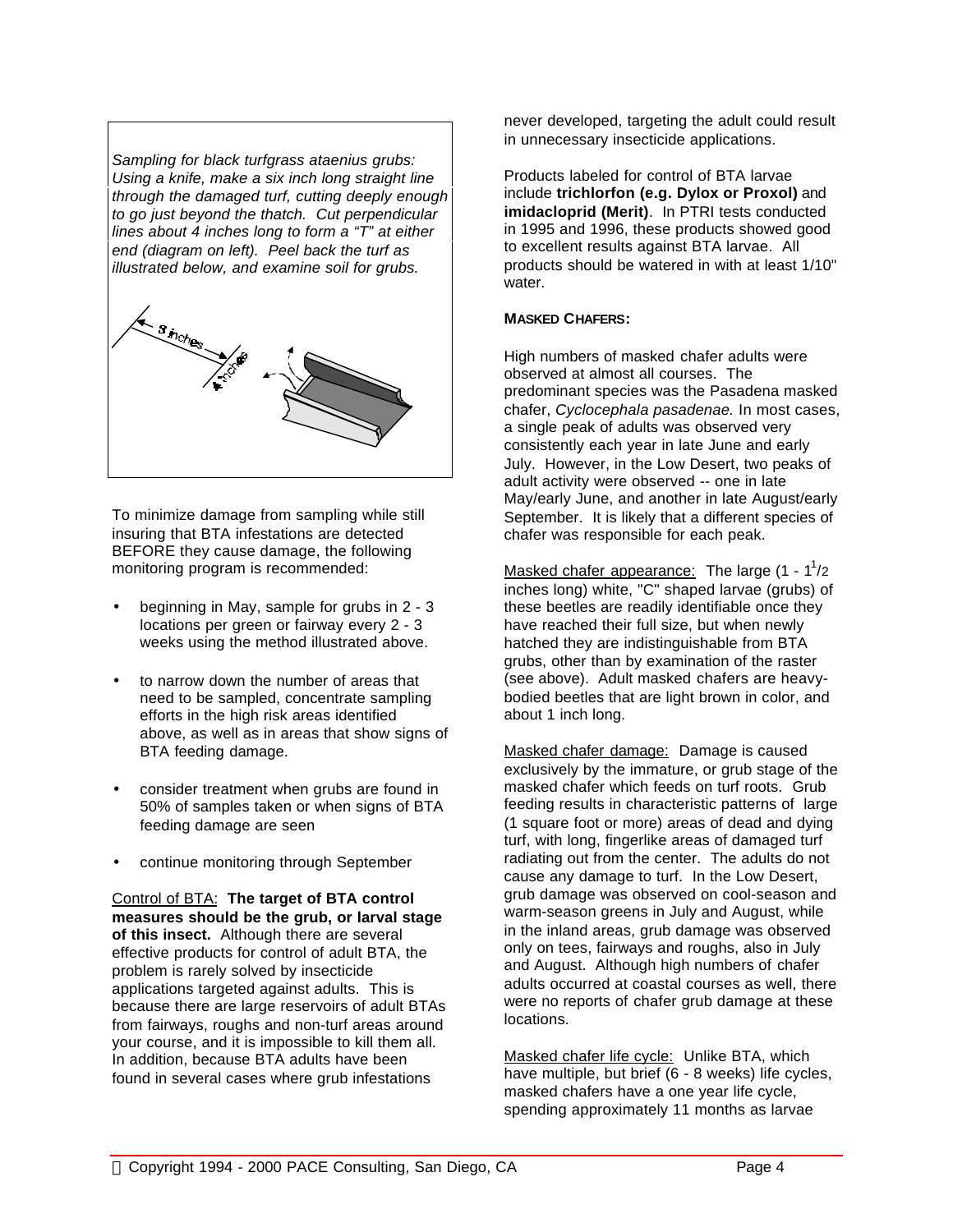and about 1 month as adults. Thus, the chafer larvae that hatch in July of each year are present on the golf course until May or June of the following year. In most of the state, one generation of masked chafer adults was identified, with a peak of activity during the last week of June. In the Low Desert, however, two peaks of adult activity were observed -- one in late May/early June, and another in late August/early September. It is likely that a different species of chafer is responsible for each peak. The result of two species existing, with different time niches for adult activity, may mean that chafer grubs will be more difficult to control in the Low Desert than in other California locations (see below).

Monitoring for masked chafer: Chafer and BTA monitoring efforts can be combined because the same methods, and roughly the same time frames are involved. To minimize damage from sampling while still insuring that chafer grub infestations are detected BEFORE they cause damage, the following monitoring program is recommended:

- beginning in July, sample for grubs in 2 3 locations per green or fairway every 2 - 3 weeks using the method illustrated above in "Monitoring for BTA".
- to narrow down the number of areas that need to be sampled, concentrate sampling efforts in the higher risk areas (locations of previous chafer infestations, cool season turf, areas showing signs of turf damage)
- treat if grubs are present at all (the threshold is low for chafer grubs because one large grub can do a considerable amount of damage).
- In non-desert locations, continue sampling through August. In Low Desert locations, continue sampling through October.

Control of masked chafers: The target of chafer control measures is the soil-inhabiting grub - not the adult.

Products labeled for control of BTA larvae include **trichlorfon (e.g. Dylox or Proxol)** and **imidacloprid (Merit)**. In PTRI tests conducted in 1995 and 1996, these products showed good to excellent results against chafer larvae. All

products should be watered in with at least 1/10" water.

### **BLACK CUTWORMS AND COMMON ARMYWORMS**

Adult moths of the black cutworm, *Agrotis ipsilon,* and common armyworm, *Pseudalatia unipuncta,* had 4 -5 key peaks between June and October, but were constantly present at low levels at all other times. The highest populations occurred in June and in October, with several superintendents reporting the season's worst worm infestations as late as November. Larval infestations were worst 2 weeks after adult moth peaks. 1996 populations were substantially lower than 1995 populations at almost all test locations.

Damage: Adult moths are non-feeding and cause no damage to turf. Larvae (caterpillars or worms) of these insects caused some damage at several courses, but populations were easily controlled through insecticide applications. Damage caused by these pests was a combination of direct feeding by insect larvae on blades of turfgrass, and damage caused by birds searching for larvae. However, it is important to note that bird activity does not necessarily indicate the presence of cutworms and armyworms, as is commonly believed. Instead (see above), BTA beetles and grubs are also preferred food sources for many birds such as starlings. Therefore, when bird activity is observed, do not immediately assume that cutworms or armyworms are the source. Always monitor for the insect (see below) before making treatment decisions.

Direct feeding by cutworm and armyworm larvae occurs on all species of turfgrass,.causing small patches of browning turf if feeding is heavy. Damage was worst following aerification, primarily because black cutworm caterpillars appear to prefer to feed from a shelter, such as a small hole in the turf. Without the presence of aerification holes, larvae graze the surface of a green, feeding on random blades of turf; under these conditions, their feeding damage is difficult to see. However, when larvae feed around an aerification hole, damage is concentrated in the area around the hole, and damage is easier to see. Although many believe that aerification holes "attract" cutworms and armyworms, the reality is that the caterpillars are always present, but that aerification holes make their damage more obvious.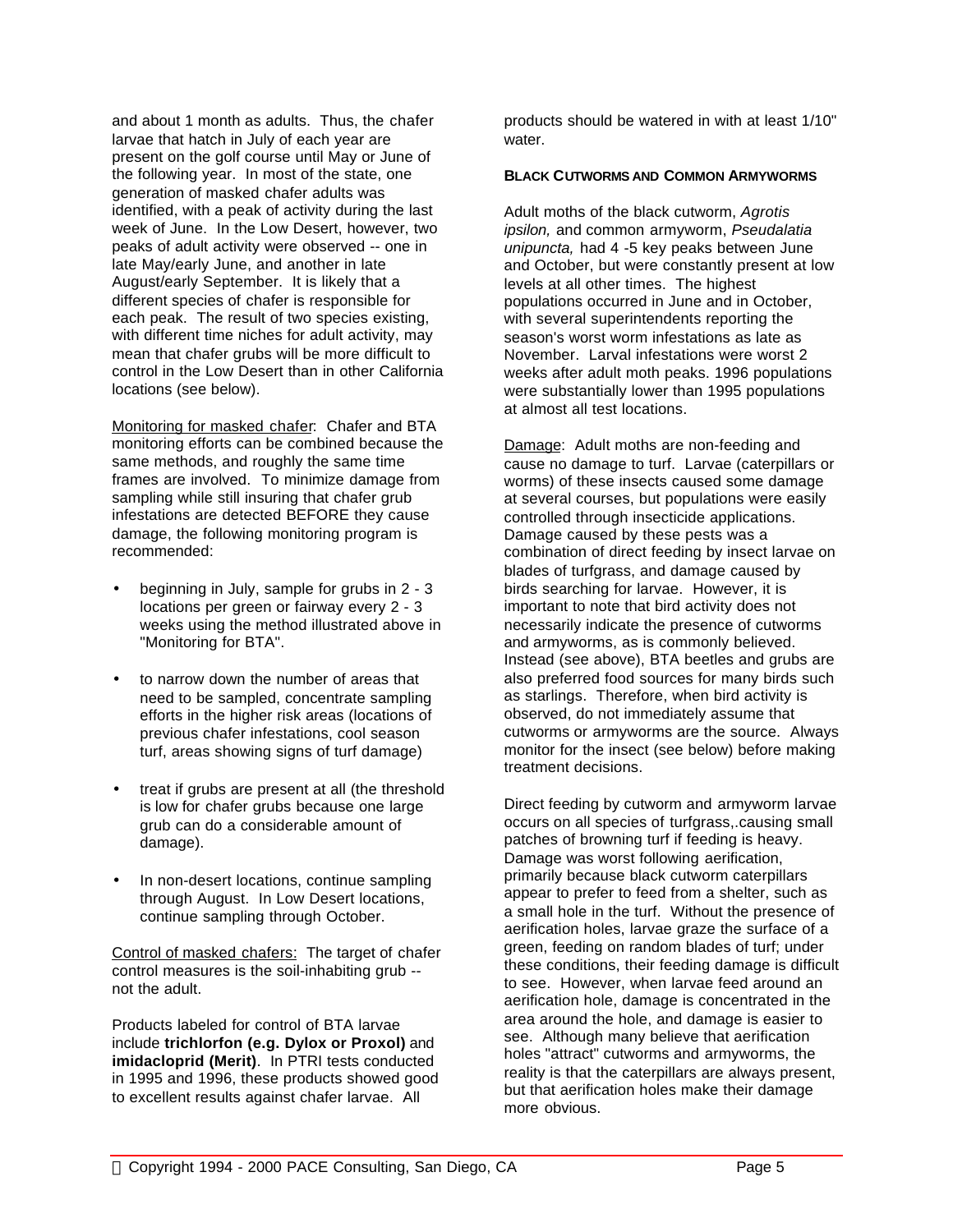Life Cycle: Unlike the temperate areas of the Northeast where cutworms and armyworms have only three generations per year, our Southern California data from 1994 - 1996 indicates that these insects were present continuously throughout the year. Insect counts during the cooler winter months were much lower, however.

Monitoring for Larvae: Because cutworms and armyworms feed on the surface of the turf, it is easier to detect their presence than it is for soilborne insects such as chafers and BTA. To monitor for cutworms and armyworms, two methods can be used: 1) examine greens or tees immediately (within 5 minutes) following irrigation. Larvae will come to the surface or 2) apply a soap drench (2 tbsp liquid detergent/2 gallons water spread over a square yard of turf) to 1 -2 areas per green or tee. Larvae will come to the surface. A suggested monitoring program is outlined below:

- using one or both of the methods above, look for presence of worms and/or of worm damage every two to three weeks between April and November.
- intensify sampling efforts after aeration. since this is when damage is most likely to show up
- if worm damage is confirmed, consider treatment (see below)

Control of Cutworms and Armyworms: Many effective conventional insecticide treatments are available for worm control (**chlorpyrifos**: e.g. Dursban or Pageant; **trichlorfon:** e.g. Dylox or Proxol). In addition, biological products such as **beneficial nematodes**,(Cruiser, Savior) and the insect disease *Bacillus thuringiensis* (Condor, Dipel, Mattch, MVP) are labeled for control of cutworms and armyworms, although we haven't yet had a chance to evaluate these products. If possible, insecticide applications should be made late in the day, since larvae are most active at night. In addition, treatments should be applied to surrounds as well as to greens or tees, since we now know that many caterpillars are migrating onto greens and tees from higher mown turf. This is because caterpillar eggs are laid on the tips of grass blades. On low mown

turf, these eggs are removed by frequent mowing. However, in higher mown turf, more eggs survive and hatch into caterpillars, thus creating a constant reservoir or pest caterpillars. By treating this reservoir, additional control should result.

Other caterpillar pests such as sod webworm and variegated cutworm adults were identified in black light trap samples, but only in very low numbers. Larvae (caterpillars) from these species did not appear to cause damage at any of the participating courses. However, if present in higher numbers, these species can cause significant damage.

Other (Non-Pest) Insects Detected: Ground beetles, lacewings and ladybird beetles, beneficial insects that feed on other insect species, were observed at almost all courses. This indicates that superintendents have been making progress towards managing their use of broad spectrum insecticides. It should be noted that ground beetle adults can easily be mistaken for BTA adults. Consult your technical information or an expert to help distinguish between these two insects, and to avoid an unnecessary insecticide application against a beneficial insect. Other non-pest insects identified in black light trap samples are listed in Table 2.

Table 1. Pest insects detected in 1995 96 study.

| <b>COMMON NAME</b>         | <b>SCIENTIFIC NAME</b>  |
|----------------------------|-------------------------|
| Black cutworm              | Agrotis ipsilon         |
| Black turfgrass ataenius   | Ataenius spretulus      |
| Common armyworm            | Pseudalatia unipuncta   |
| Granulate cutworm          | Agrotis subterrane      |
| Masked chafers             | Cyclocephala spp.       |
| Variegated cutowrm         | Peridroma saucia        |
| Yellow striped<br>armyworm | Spodoptera ornithogalli |